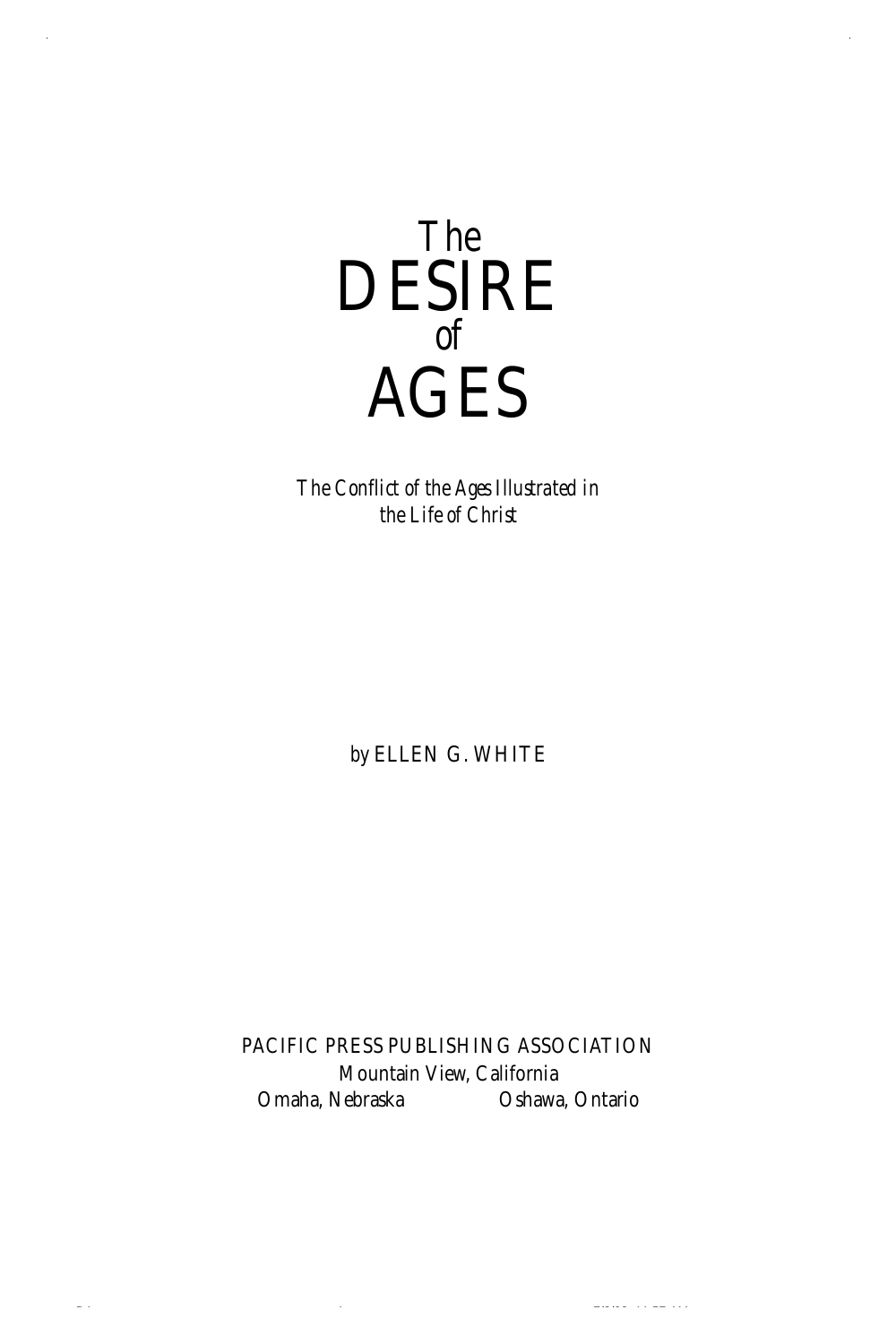## **CONTENTS**

| 3. "The Fullness of the Time"31            |
|--------------------------------------------|
|                                            |
|                                            |
|                                            |
|                                            |
|                                            |
|                                            |
|                                            |
|                                            |
|                                            |
|                                            |
| 14. "We Have Found the Messias"132         |
| 15. At the Marriage Feast 144              |
|                                            |
|                                            |
|                                            |
|                                            |
| 20. "Except Ye See Signs and Wonders"196   |
|                                            |
|                                            |
| 23. "The Kingdom of God Is at Hand" 231    |
| 24. "Is Not This the Carpenter's Son?" 236 |
|                                            |
|                                            |
| 27. "Thou Canst Make Me Clean" 262         |
|                                            |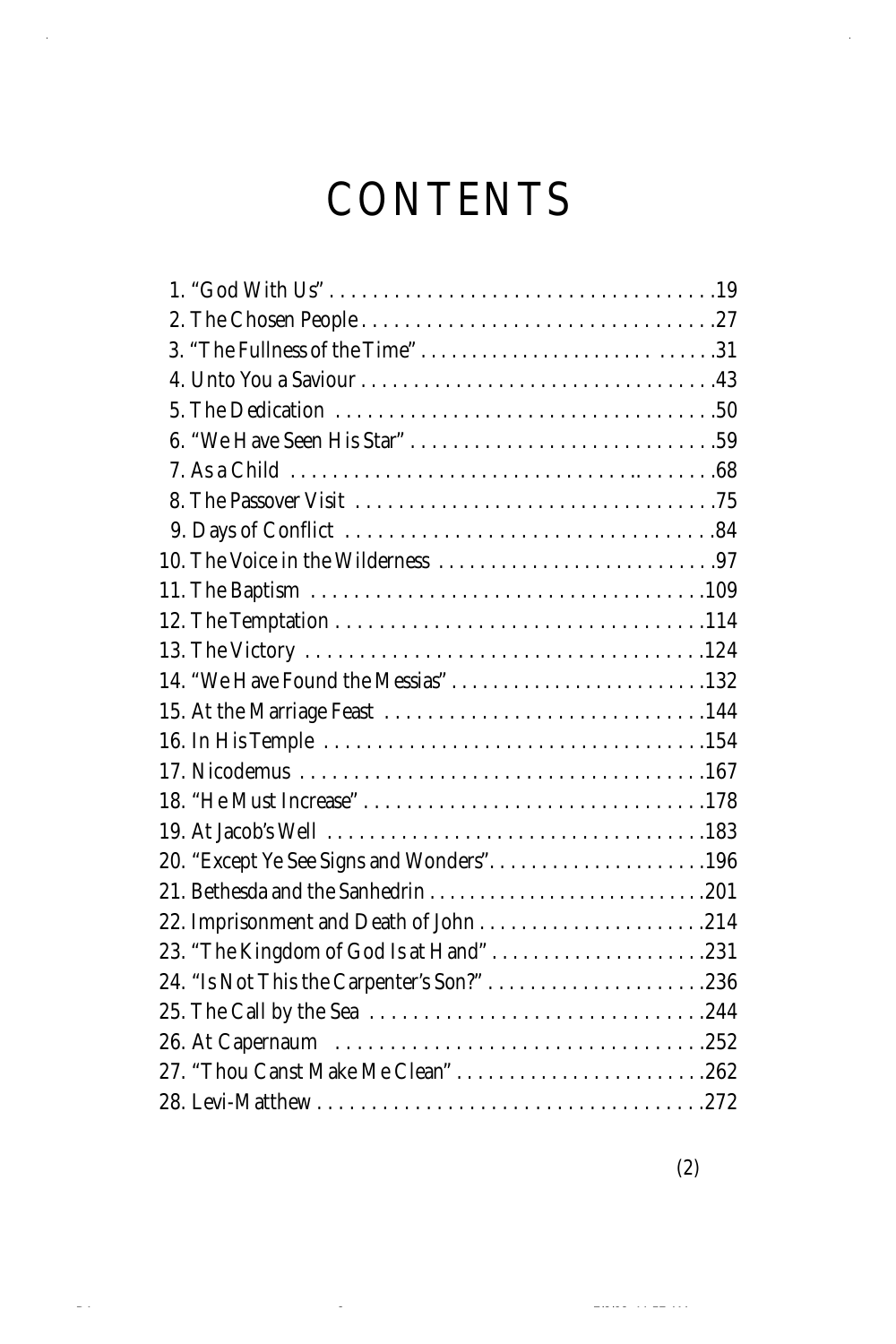#### CONTENTS

 $\hat{\mathcal{A}}$ 

| 31. The Sermon on the Mount 298 |
|---------------------------------|
|                                 |
|                                 |
|                                 |
|                                 |
|                                 |
|                                 |
|                                 |
|                                 |
|                                 |
|                                 |
|                                 |
|                                 |
|                                 |
|                                 |
|                                 |
|                                 |
|                                 |
|                                 |
|                                 |
|                                 |
|                                 |
|                                 |
|                                 |
|                                 |
|                                 |
|                                 |
|                                 |
|                                 |

÷.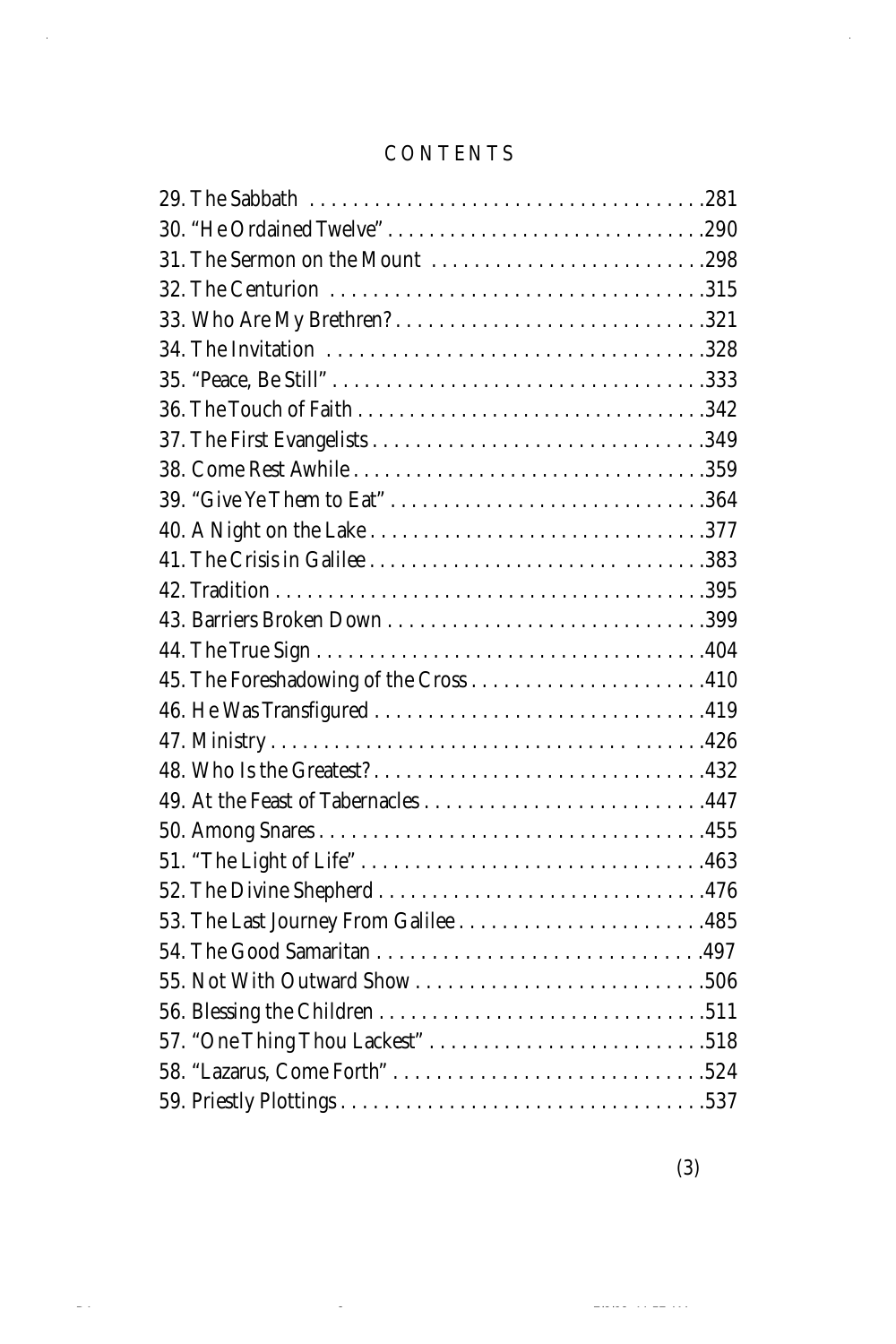$\hat{\mathbf{r}}$ 

| 70. "The Least of These My Brethren"  637 |
|-------------------------------------------|
|                                           |
|                                           |
| 73. "Let Not Your Heart Be Troubled" 662  |
|                                           |
|                                           |
|                                           |
|                                           |
|                                           |
|                                           |
|                                           |
|                                           |
|                                           |
|                                           |
|                                           |
|                                           |
|                                           |
|                                           |
|                                           |
|                                           |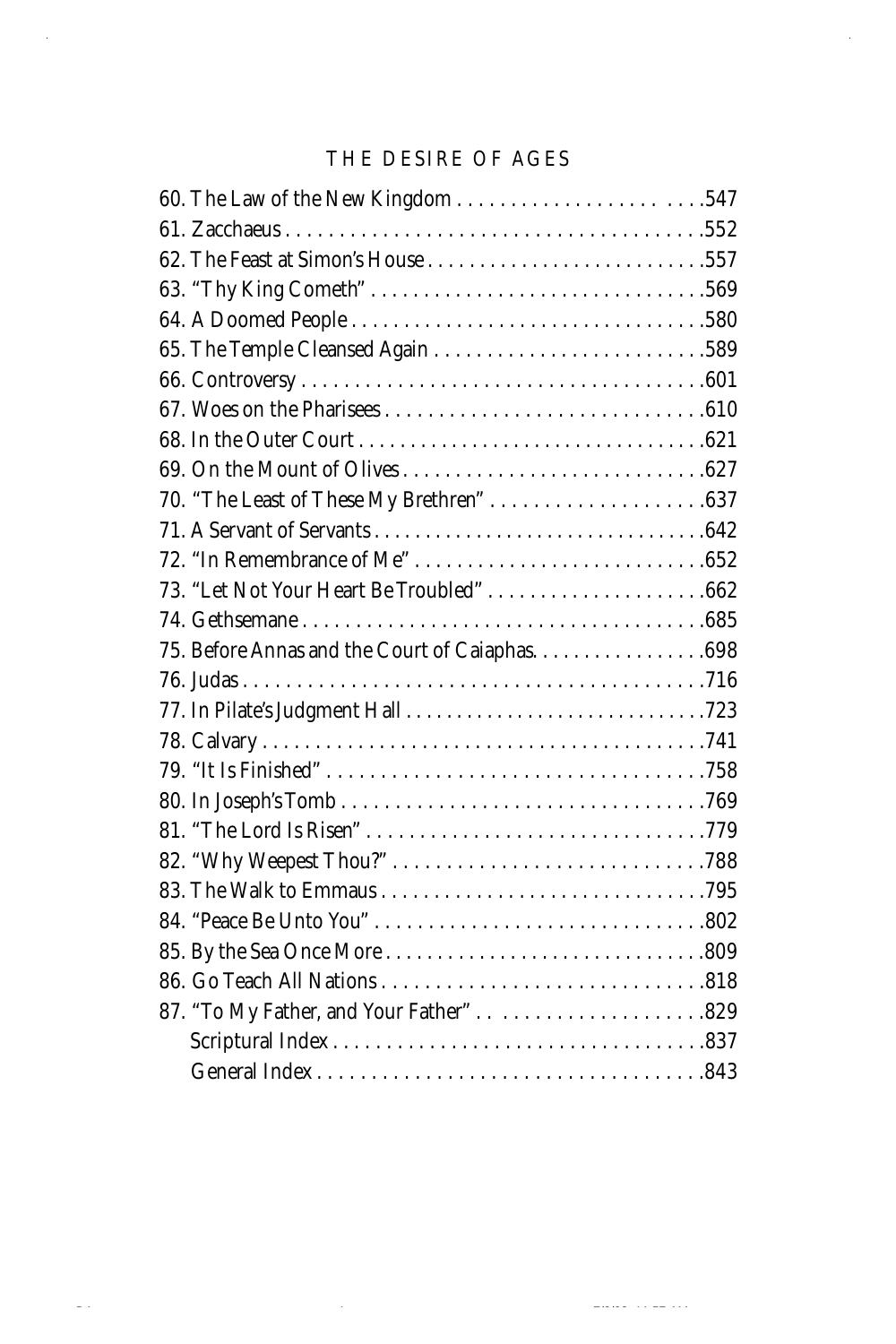# 1

### *"God With Us"*

IS name shall be called Immanuel, . . . God with us." "The light of the knowledge of the glory of God" is seen "in the face of Jesus Christ." From the days of eternity the Lord Jesus IS name shall be called Immanuel, . . . God with us." "The light of the knowledge of the glory of God" is seen Christ was one with the Father; He was "the image of God," the image of His greatness and majesty, "the outshining of His glory." It was to manifest this glory that He came to our world. To this sin-darkened earth He came to reveal the light of God's love,—to be "God with us." Therefore it was prophesied of Him, "His name shall be called Immanuel."

By coming to dwell with us, Jesus was to reveal God both to men and to angels. He was the Word of God,—God's thought made audible. In His prayer for His disciples He says, "I have declared unto them Thy name,"—"merciful and gracious, long-suffering, and abundant in goodness and truth,"—"that the love wherewith Thou hast loved Me may be in them, and I in them." But not alone for His earthborn children was this revelation given. Our little world is the lesson book of the universe. God's wonderful purpose of grace, the mystery of redeeming love, is the theme into which "angels desire to look," and it will be their study throughout endless ages. Both the redeemed and the unfallen beings will find in the cross of Christ their science and their song. It will be seen that the glory shining in the face of Jesus is the glory of selfsacrificing love. In the light from Calvary it will be seen that the law of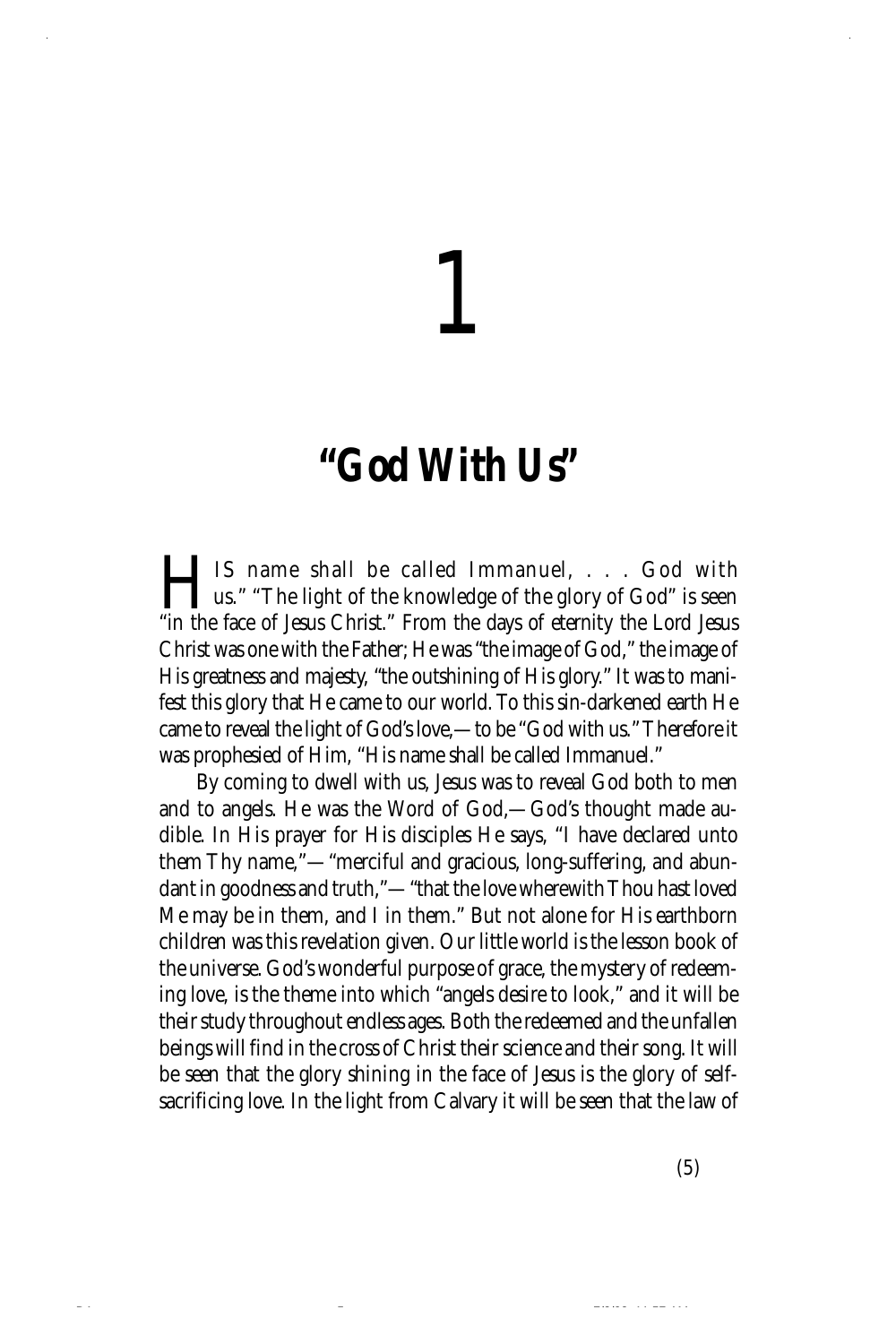self-renouncing love is the law of life for earth and heaven; that the love which "seeketh not her own" has its source in the heart of God; and that in the meek and lowly One is manifested the character of Him who dwelleth in the light which no man can approach unto.

In the beginning, God was revealed in all the works of creation. It was Christ that spread the heavens, and laid the foundations of the earth. It was His hand that hung the worlds in space, and fashioned the flowers of the field. "His strength setteth fast the mountains." "The sea is His, and He made it." Ps. 65:6; 95:5. It was He that filled the earth with beauty, and the air with song. And upon all things in earth, and air, and sky, He wrote the message of the Father's love.

Now sin has marred God's perfect work, yet that handwriting remains. Even now all created things declare the glory of His excellence. There is nothing, save the selfish heart of man, that lives unto itself. No bird that cleaves the air, no animal that moves upon the ground, but ministers to some other life. There is no leaf of the forest, or lowly blade of grass, but has its ministry. Every tree and shrub and leaf pours forth that element of life without which neither man nor animal could live; and man and animal, in turn, minister to the life of tree and shrub and leaf. The flowers breathe fragrance and unfold their beauty in blessing to the world. The sun sheds its light to gladden a thousand worlds. The ocean, itself the source of all our springs and fountains, receives the streams from every land, but takes to give.



*Both the redeemed and the unfallen beings find in the cross of Christ their science and their song.*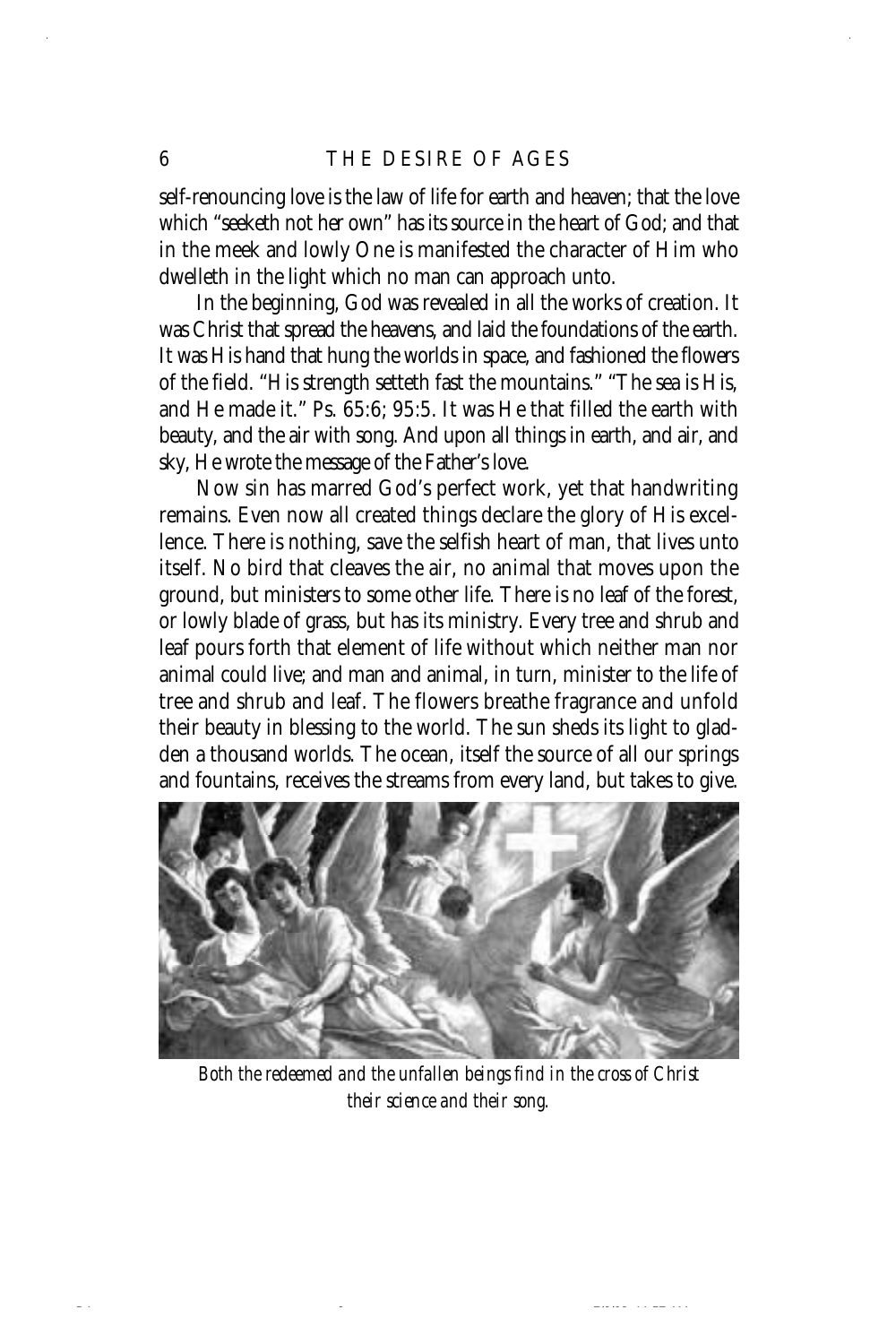The mists ascending from its bosom fall in showers to water the earth, that it may bring forth and bud.

The angels of glory find their joy in giving,—giving love and tireless watchcare to souls that are fallen and unholy. Heavenly beings woo the hearts of men; they bring to this dark world light from the courts above; by gentle and patient ministry they move upon the hu-

man spirit, to bring the lost into a fellowship with Christ which is even closer than they themselves can know.

But turning from all lesser representations, we behold God in Jesus. Looking unto Jesus we see that it is the glory of our God to give. "I do nothing of Myself," said Christ; "the living Father hath sent Me, and I live by the Father." "I seek not Mine own glory," but the glory of Him that sent Me. John 8:28; 6:57; 8:50; 7:18. In these words is set forth the great principle which is the law of life for the universe. All things Christ received from God, but He took to give. So in the heavenly courts, in His ministry for all created beings: through the beloved Son, the Father's life flows out to all; through the Son it returns, in praise and joyous service, a tide of love, to the great Source of all. And thus through Christ the circuit of beneficence is complete, representing the character of the great Giver, the law of life.



*He deceived angels. And the night of woe settled down upon the world.*

In heaven itself this law was broken. Sin originated in self-seeking. Lucifer, the covering cherub, desired to be first in heaven. He sought to gain control of heavenly beings, to draw them away from their Creator, and to win their homage to himself. Therefore he misrepresented God, attributing to Him the desire for self-exaltation. With his own evil characteristics he sought to invest the loving Creator. Thus he deceived an-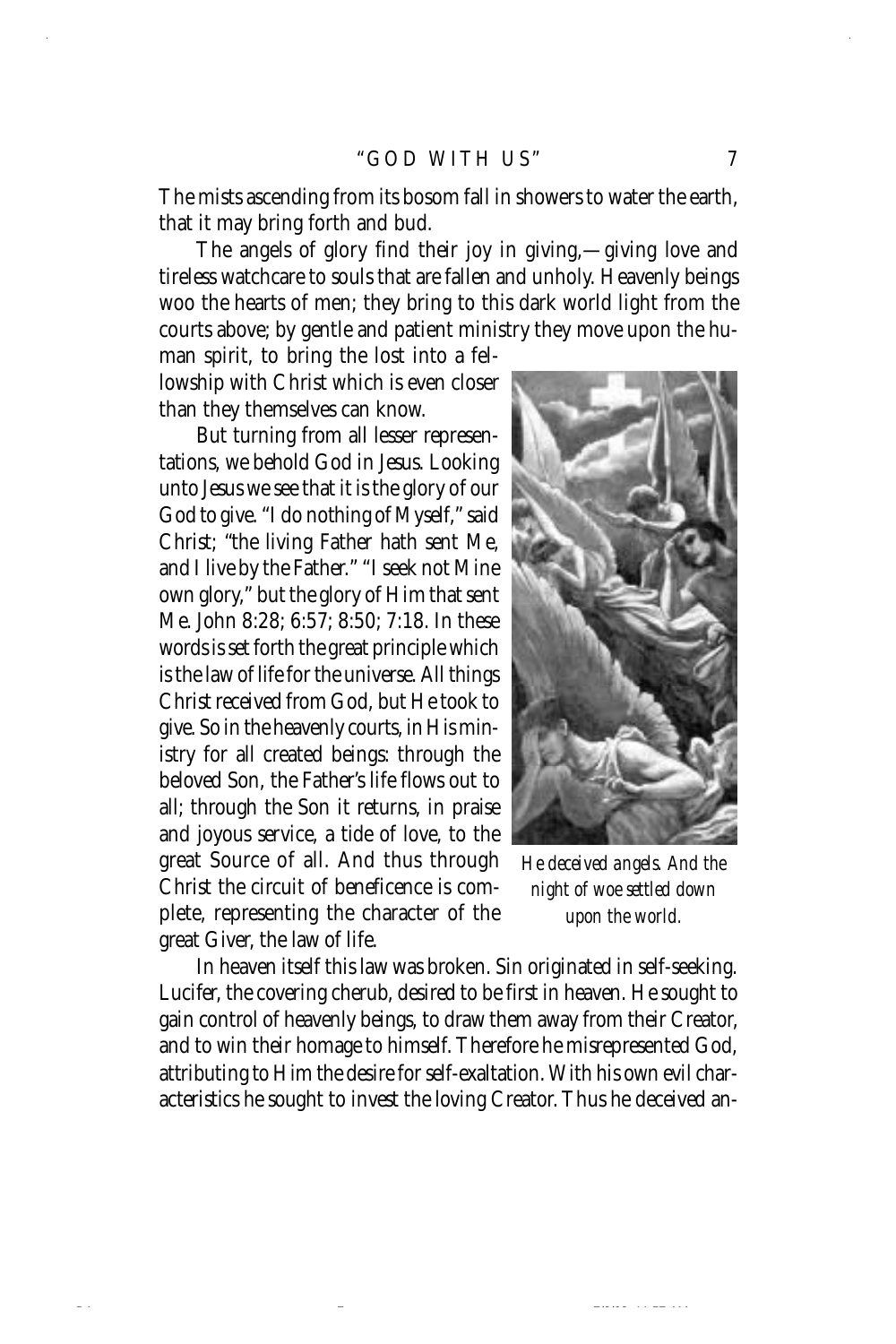gels. Thus he deceived men. He led them to doubt the word of God, and to distrust His goodness. Because God is a God of justice and terrible majesty, Satan caused them to look upon Him as severe and unforgiving. Thus he drew men to join him in rebellion against God, and the night of woe settled down upon the world.

The earth was dark through misapprehension of God. That the gloomy shadows might be lightened, that the world might be brought back to God, Satan's deceptive power was to be broken. This could not be done by force. The exercise of force is contrary to the principles of God's government; He desires only the service of love; and love cannot be commanded; it cannot be won by force or authority. Only by love is love awakened. To know God is to love Him; His character must be manifested in contrast to the character of Satan. This work only one Being in all the universe could do. Only He who knew the height and depth of the love of God could make it known. Upon the world's dark night the Sun of Righteousness must rise, "with healing in His wings." Mal. 4:2.

The plan for our redemption was not an afterthought, a plan formulated after the fall of Adam. It was a revelation of "the mystery which hath been kept in silence through times eternal." Rom. 16:25, R. V. It was an unfolding of the principles that from eternal ages have been the foundation of God's throne. From the beginning, God and Christ knew of the apostasy of Satan, and of the fall of man through the deceptive power of the apostate. God did not ordain that sin should exist, but He foresaw its existence, and made provision to meet the terrible emergency. So great was His love for the world, that He covenanted to give His only-begotten Son, "that whosoever believeth in Him should not perish, but have everlasting life." John 3:16.

Lucifer had said, "I will exalt my throne above the stars of God; . . . I will be like the Most High." Isa. 14:13, 14. But Christ, "being in the form of God, counted it not a thing to be grasped to be on an equality with God, but emptied Himself, taking the form of a servant, being made in the likeness of men." Phil. 2:6, 7, R. V., margin.

This was a voluntary sacrifice. Jesus might have remained at the Father's side. He might have retained the glory of heaven, and the homage of the angels. But He chose to give back the scepter into the Father's hands, and to step down from the throne of the universe, that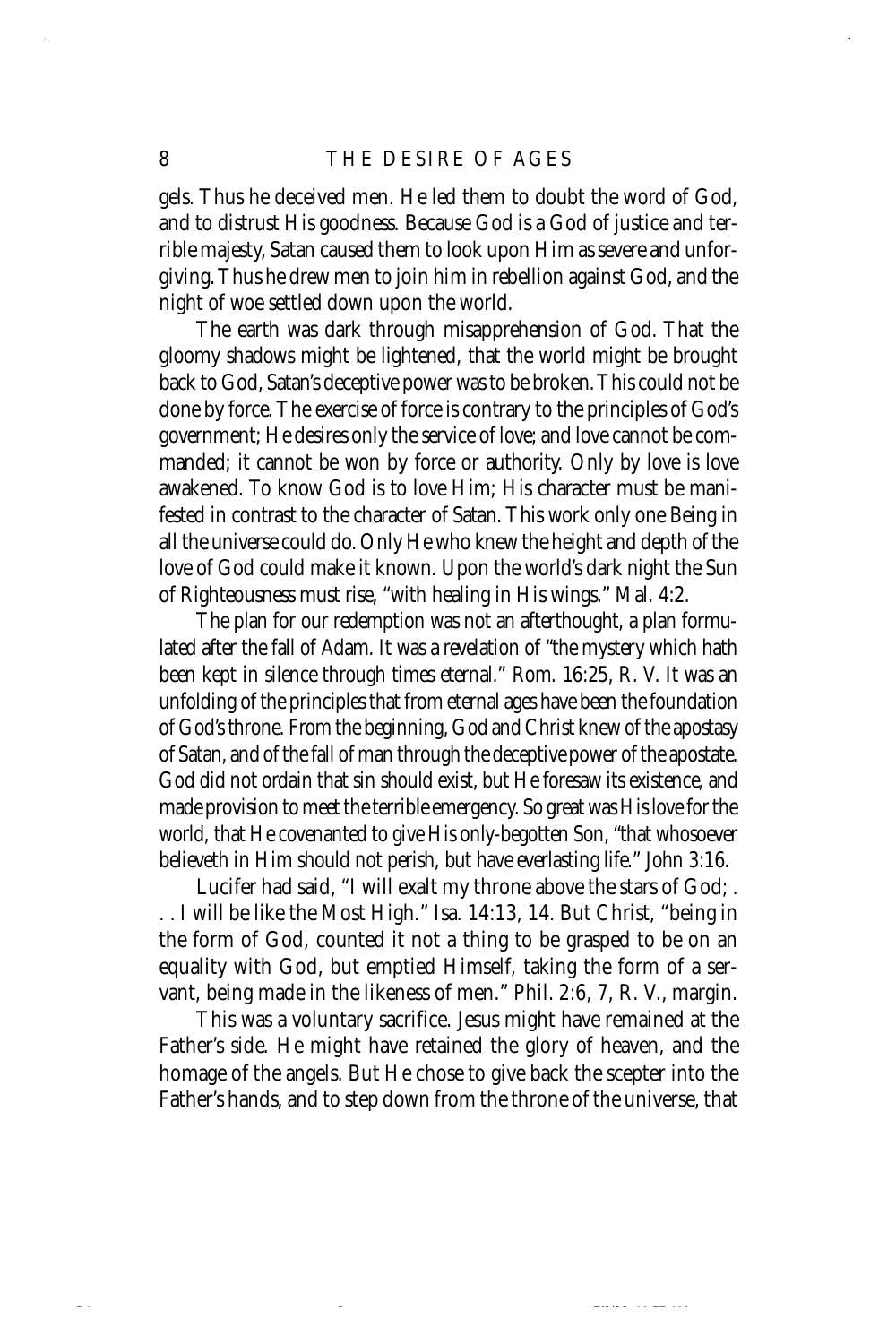#### "GOD WITH US" 9

He might bring light to the benighted, and life to the perishing.

Nearly two thousand years ago, a voice of mysterious import was heard in heaven, from the throne of God, "Lo, I come." "Sacrifice and offering Thou wouldest not, but a body hast Thou prepared Me. . . . Lo, I come (in the volume of the Book it is written of Me,) to do Thy will, O God." Heb. 10:5-7. In these words is announced the fulfillment of the purpose that had been hidden from eternal ages. Christ was about to visit our world, and to become incarnate. He says, "A body hast Thou prepared Me." Had He appeared with the glory that was His with the Father before the world was, we could not have endured the light of His presence. That we might behold it and not be destroyed, the manifestation of His glory was shrouded. His divinity was veiled with humanity,—the invisible glory in the visible human form.

This great purpose had been shadowed forth in types and symbols. The burning bush, in which Christ appeared to Moses, revealed God. The symbol chosen for the representation of the Deity was a lowly shrub, that seemingly had no attractions. This enshrined the Infinite. The allmerciful God shrouded His glory in a most humble type, that Moses could look upon it and live. So in the pillar of cloud by day and the pillar of fire by night, God communicated with Israel, revealing to men His will, and imparting to them His grace. God's glory was subdued, and His majesty veiled, that the weak vision of finite men might behold it. So Christ was to come in "the body of our humiliation" (Phil. 3:21, R. V.), "in the likeness of men." In the eyes of the world He possessed no beauty that they should desire Him; yet He was the incarnate God, the light of heaven and earth. His glory was veiled, His greatness and majesty were hidden, that He might draw near to sorrowful, tempted men.

God commanded Moses for Israel, "Let them make Me a sanctuary; that I may dwell among them" (Ex. 25:8), and He abode in the sanctuary, in the midst of His people. Through all their weary wandering in the desert, the symbol of His presence was with them. So Christ set up His tabernacle in the midst of our human encampment. He pitched His tent by the side of the tents of men, that He might dwell among us, and make us familiar with His divine character and life. "The Word became flesh, and tabernacled among us (and we beheld His glory, glory as of the Only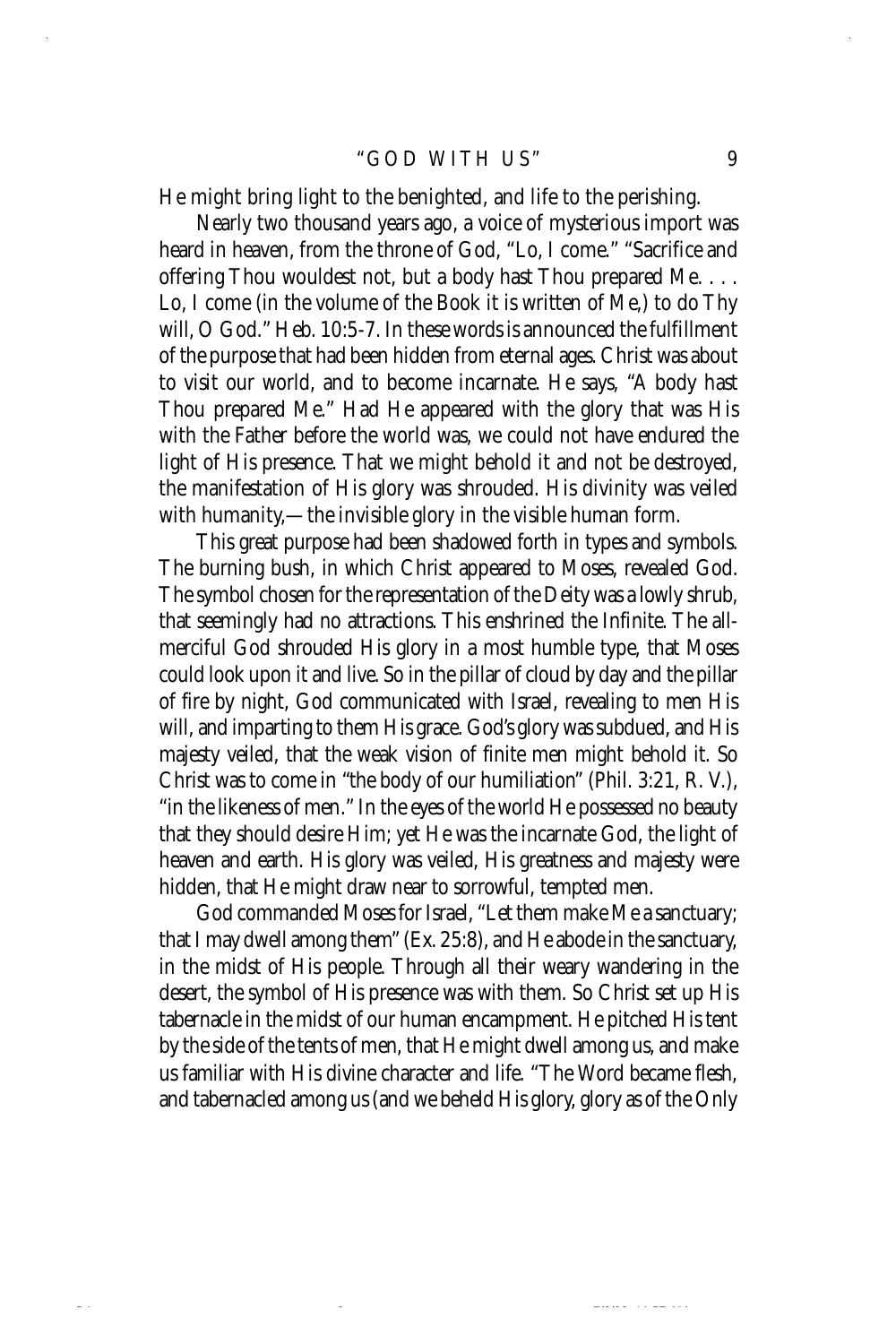Begotten from the Father), full of grace and truth." John 1:14, R. V., margin.

Since Jesus came to dwell with us, we know that God is acquainted with our trials, and sympathizes with our griefs. Every son and daughter of Adam may understand that our Creator is the friend of sinners. For in every doctrine of grace, every promise of joy, every deed of love, every divine attraction presented in the Saviour's life on earth, we see "God with us."

Satan represents God's law of love as a law of selfishness. He declares that it is impossible for us to obey its precepts. The fall of our first parents, with all the woe that has resulted, he charges upon the Creator, leading men to look upon God as the author of sin, and suffering, and death. Jesus was to unveil this deception. As one of us He was to give an example of obedience. For this He took upon Himself our nature, and passed through our experiences. "In all things it behooved Him to be made like unto His brethren." Heb. 2:17. If we had to bear anything which Jesus did not endure, then upon this point Satan would represent the power of God as insufficient for us. Therefore Jesus was "in all points tempted like as we are." Heb. 4:15. He endured every trial to which we are subject. And He exercised in His own behalf no power that is not freely offered to us. As man, He met temptation, and overcame in the strength given Him from God. He says, "I delight to do Thy will, O My God: yea, Thy law is within My heart." Ps. 40:8. As He went about doing good, and healing all who were afflicted by Satan, He made plain to men the character of God's law and the nature of His service. His life testifies that it is possible for us also to obey the law of God.

By His humanity, Christ touched humanity; by His divinity, He lays hold upon the throne of God. As the Son of man, He gave us an example of obedience; as the Son of God, He gives us power to obey. It was Christ who from the bush on Mount Horeb spoke to Moses saying, "I AM THAT I AM. . . . Thus shalt thou say unto the children of Israel, I AM hath sent me unto you." Ex. 3:14. This was the pledge of Israel's deliverance. So when He came "in the likeness of men," He declared Himself the I AM. The Child of Bethlehem, the meek and lowly Saviour, is God "manifest in the flesh." 1 Tim. 3:16. And to us He says: "I AM the Good Shepherd." "I AM the living Bread." "I AM the Way, the Truth, and the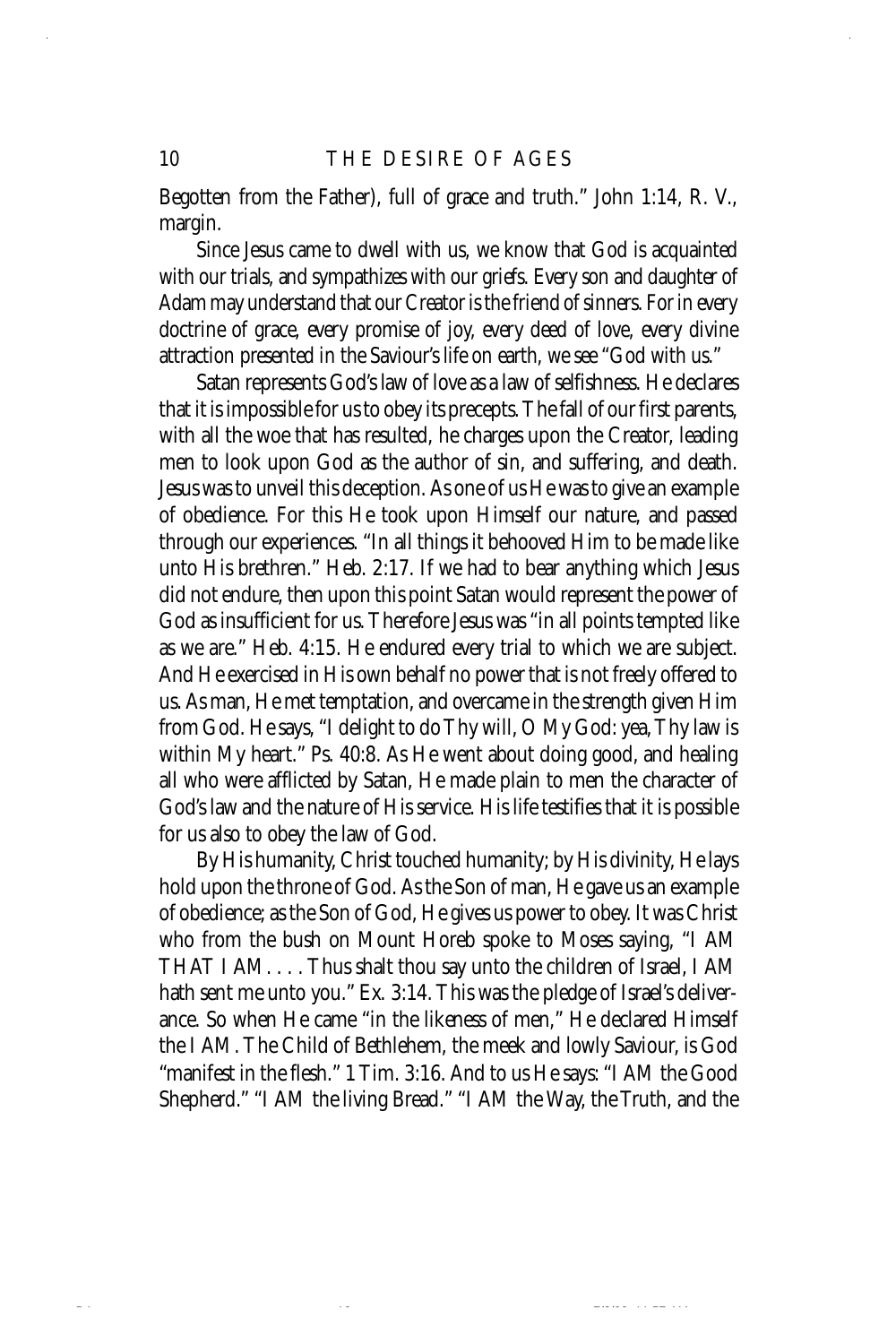#### "GOD WITH US" 11

Life." "All power is given unto Me in heaven and in earth." John 10:11; 6:51; 14:6; Matt. 28:18. I AM the assurance of every promise. I AM; be not afraid. "God with us" is the surety of our deliverance from sin, the assurance of our power to obey the law of heaven.

In stooping to take upon Himself humanity, Christ revealed a character the opposite of the character of Satan. But He stepped still lower in the path of humiliation. "Being found in fashion as a man, He humbled Himself, and became obedient unto death, even the death of the cross." Phil. 2:8. As the high priest laid aside his gorgeous pontifical robes, and officiated in the white linen dress of the common priest, so Christ took the form of a servant, and offered sacrifice, Himself the priest, Himself the victim. "He was wounded for our transgressions, He was bruised for our iniquities: the chastisement of our peace was upon Him." Isa. 53:5.

Christ was treated as we deserve, that we might be treated as He deserves. He was condemned for our sins, in which He had no share, that we might be justified by His righteousness, in which we had no share. He suffered the death which was ours, that we might receive the life which was His. "With His stripes we are healed."

By His life and His death, Christ has achieved even more than recovery from the ruin wrought through sin. It was Satan's purpose to bring about an eternal separation between God and man; but in Christ we become more closely united to God than if we had never fallen. In taking our nature, the Saviour has bound Himself to humanity by a tie that is never to be broken. Through the eternal ages He is linked with us. "God so loved the world, that He gave His only-begotten Son." John 3:16. He gave Him not only to bear our sins, and to die as our sacrifice; He gave Him to the fallen race. To assure us of His immutable counsel of peace, God gave His only-begotten Son to become one of the human family, forever to retain His human nature. This is the pledge that God will fulfill His word. "Unto us a child is born, unto us a son is given: and the government shall be upon His shoulder." God has adopted human nature in the person of His Son, and has carried the same into the highest heaven. It is the "Son of man" who shares the throne of the universe. It is the "Son of man" whose name shall be called, "Wonderful, Counselor, The mighty God, The everlasting Father, The Prince of Peace." Isa. 9:6. The I AM is